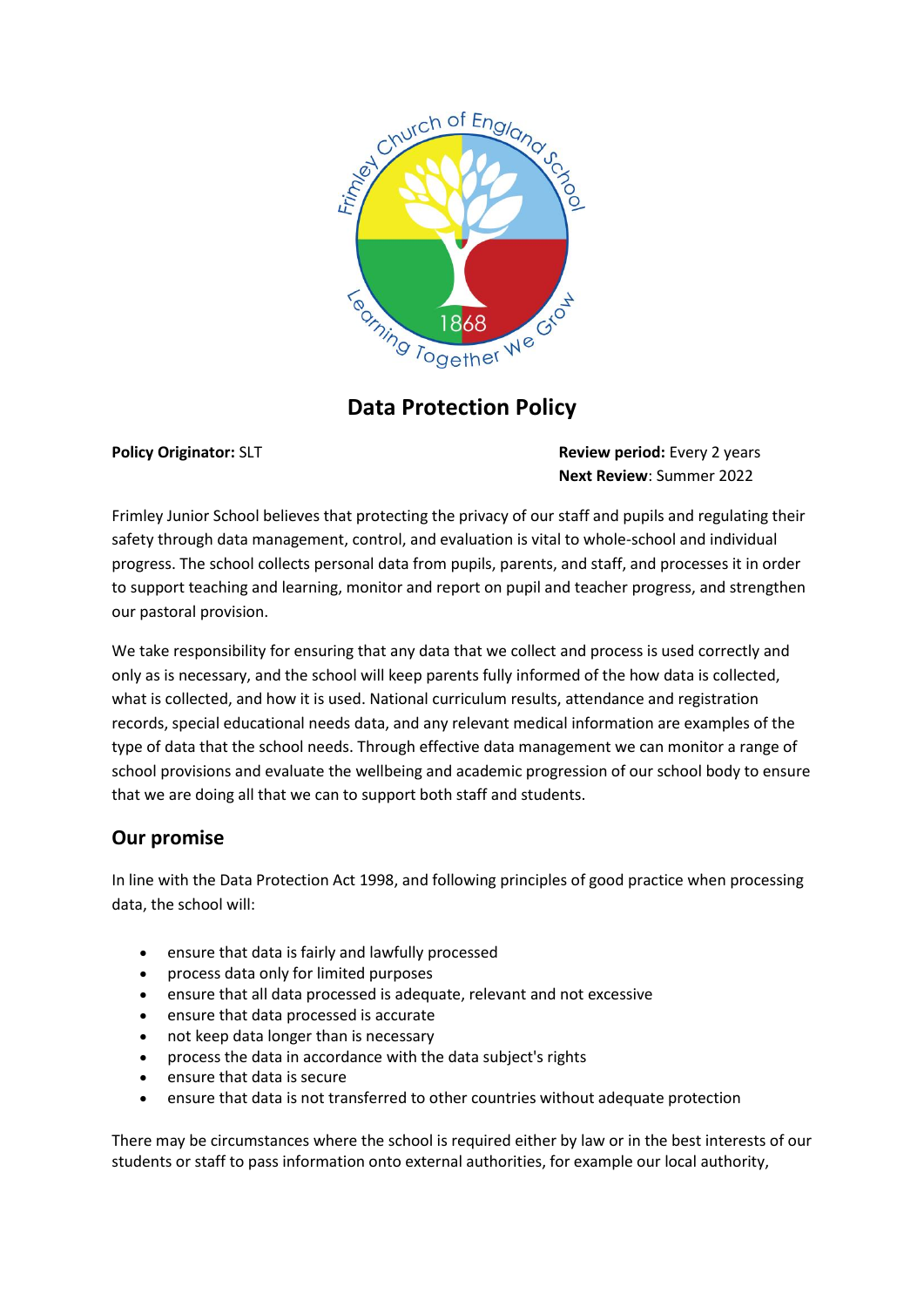Ofsted, or the department of health. These authorities are up to date with data protection law and have their own policies relating to the protection of any data that they receive or collect.

Under no circumstances will the school disclose information or data:

- that would cause serious harm to the child or anyone else's physical or mental health or condition
- indicating that the child is or has been subject to child abuse or may be at risk of it, where the disclosure would not be in the best interests of the child
- that would allow another person to be identified or identifies another person as the source, unless the person is an employee of the school or local authority or has given consent, or it is reasonable in the circumstances to disclose the information without consent. The exemption from disclosure does not apply if the information can be edited so that the person's name or identifying details are removed

## **Requesting access to your personal data**

Under data protection legislation, parents and pupils have the right to request access to information about them that we hold. Parents/carers can make a request with respect to their child's data where the child is not considered mature enough to understand their rights over their own data (usually under the age of 12).

#### **Educational record**

A parent or carer can request, in writing, to see their educational record, and the school will comply within 40 calendar days. This record may include:

- an Education Health and Care Plan
- their Personal Education Plan (PEP) the document provided by social care to the school if a child is looked-after
- a record of information kept by the school, for example relating to behaviour or family background, which:

- is processed by or on behalf of the governing body or a teacher at any maintained or special school

- relates to a past or present pupil

- originates from any employee at the LA that maintains the school, or is supplied by or on behalf of them

- originates from any teacher or other employee at the pupil's school or former school (in the case of a voluntary aided, foundation or foundation special school or a special school not maintained by a LA), or is supplied by or on behalf of them

- originates from the pupil to whom the record relates or the pupil's parent, or is supplied by or on behalf of them

A parent or carer can request to see their child's educational record, or request it on behalf of their child, in writing. The information will be presented within 15 school days of the request. If there is a cost of retrieving the information, for example if a copy must be made, the governing body may charge the parent the amount that it will cost but no more (dependent on the number of pages of information to be supplied). Other than this, there will be no charge for the information requested.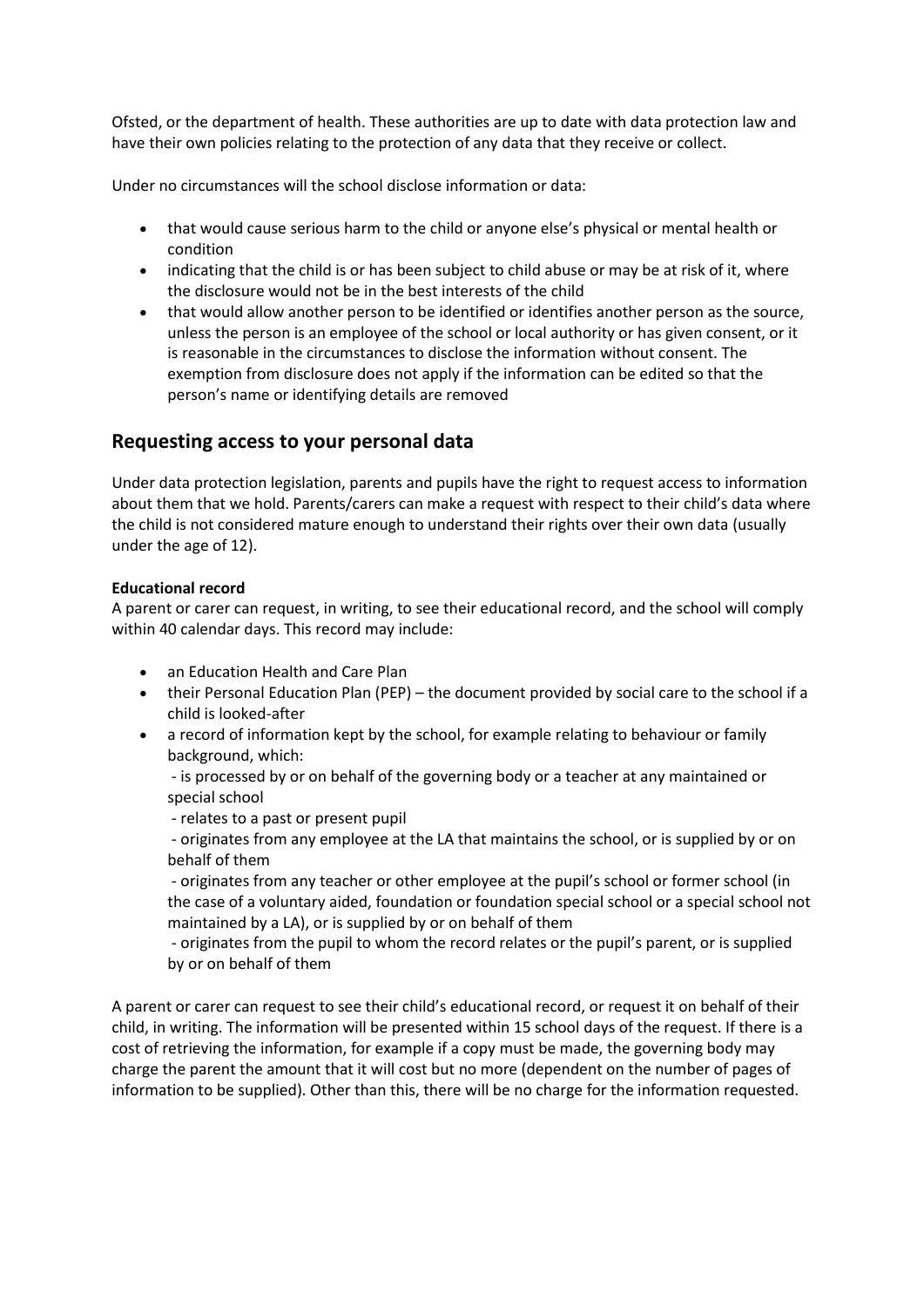### **Privacy notice**

The school will issue a privacy notice to all pupils and staff when they first join the school. This will refer pupils, parents, and staff to our local authority website where you can find all the information on what data is collected and how it is used.

The school will not collect or process the biometric data of any pupil without parental consent. This includes fingerprint identification and also covers iris and retina scanning, and face recognition. If the school wishes to collect this information parents will be contacted for consent. This request for consent will include a full explanation about the type of biometric information that will be taken and how it will be used, as well as an explanation of the parents' and pupil's right to refuse or withdraw their consent.

### **Staff**

We are legally obliged to protect certain information on our staff. School staff have a right to see records of their personal information. Staff who wish to access this information can make a subject access request under the Data Protection Act 1998. Disclosure of these records will be made once third party information has been removed in accordance with the Data Protection Act 1998.

## **Access to data and disclosure**

#### **Third parties**

Personal data about pupils will not be disclosed to third parties without the consent of the child's parent or carer, unless it is obliged by law or in the best interest of the child. Data may be disclosed to the following third parties without consent:

- schools that the pupil's attend after leaving us
- our local authority
- the Department for Education (DfE)
- the pupil's family and representatives
- our regulator (OfSTED)
- suppliers and service providers (to enable them to provide the service we have contracted them for)
- financial organisations
- our auditors
- health authorities
- health and social welfare organisations
- professional advisors and consultants

#### **School staff**

School staff will have restricted access to pupils' personal data and will be given access only on a 'need to know' basis in the course of their duties within the school. All staff are well informed of the Data Protection Act and how their conduct must correspond with this. Staff will use data only for the purpose of which it was collected, and any staff that are found to be acting intentionally in breach of this will be disciplined in line with the seriousness of their misconduct.

## **Location of information and data**

Hard copy data, records, and personal information should be stored out of sight and in a locked cupboard no matter what format it is in. The only exception to this is medical information that may